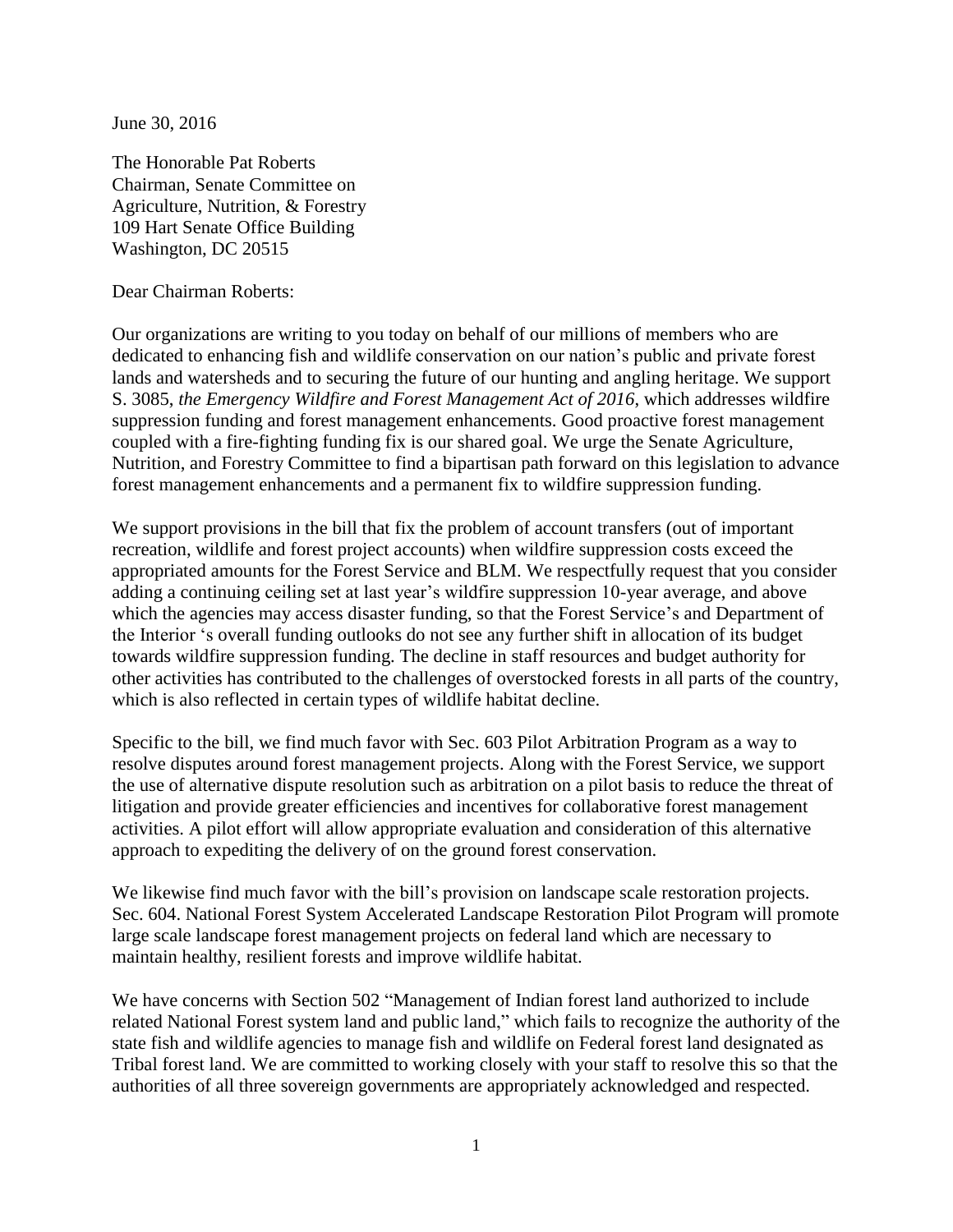Thank you for your continued leadership. We look forward to working with you and other Senate leaders on these issues to pass meaningful legislation that gets signed into law this year.

Sincerely,

American Fisheries Society American Sportfishing Association Association of Fish and Wildlife Agencies Boone and Crockett Club Catch A Dream Foundation Congressional Sportsmen's Foundation Conservation Force Council to Advance Hunting and the Shooting Sports Delta Waterfowl Foundation Houston Safari Club Masters of Foxhounds Association Mule Deer Foundation National Association of Forest Service Retirees National Wild Turkey Federation Orion-The Hunter's Institute Phycological Society of America Public Lands Foundation Quality Deer Management Association Ruffed Grouse Society The Wildlife Society Tread Lightly! Wild Sheep Foundation Wildlife Forever Wildlife Management Institute Wildlife Mississippi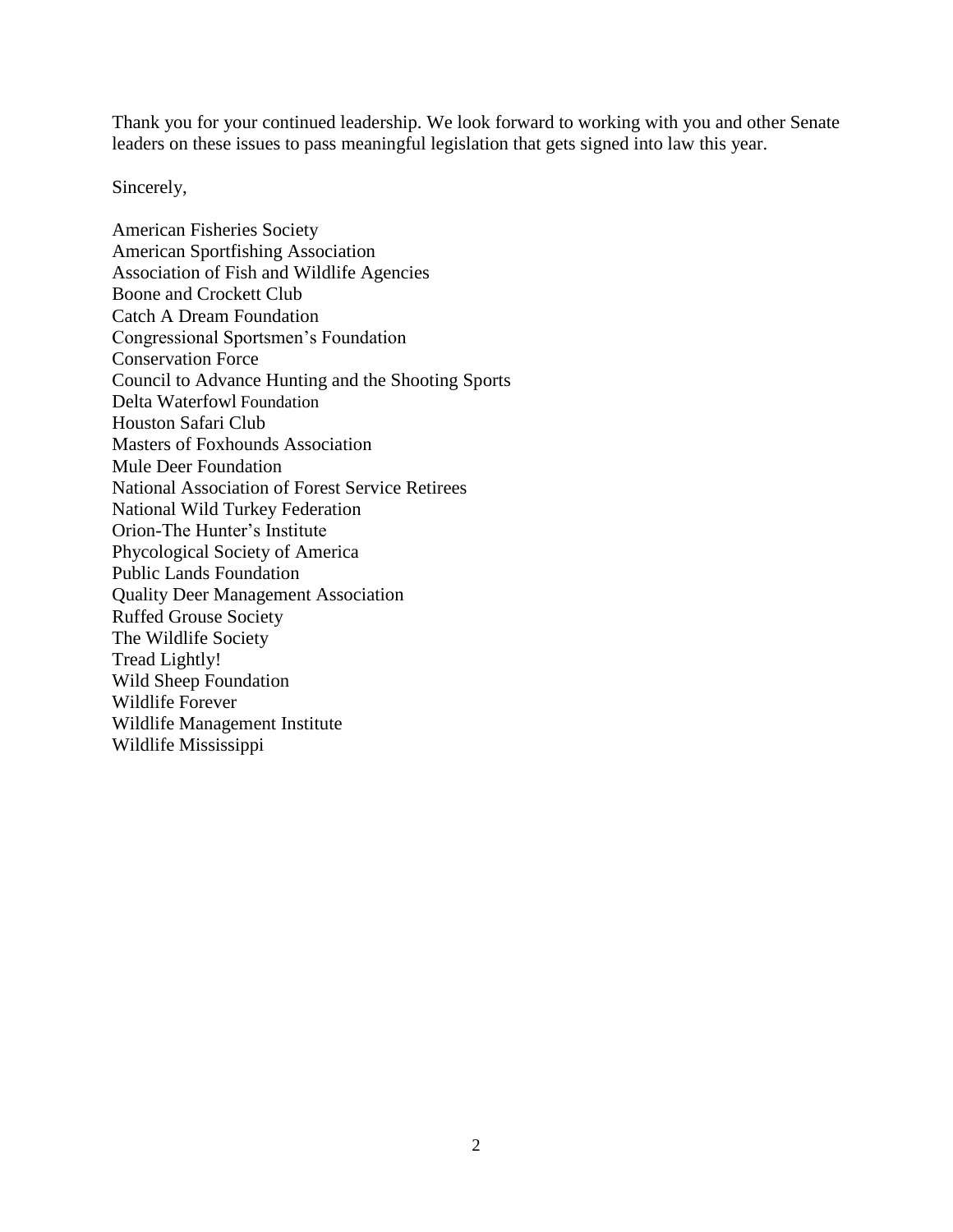The Honorable Pat Roberts Chairman Senate Committee on Agriculture, Nutrition, and Forestry 328A Senate Russell Building Washington, DC 20510

July 14, 2016

Dear Chairman Roberts:

As entities responsible for delivering sustainable water supply and renewable hydropower for millions of citizens throughout the Western U.S., we are writing in support of the "S. 3085, the Emergency Wildfire and Forest Management Act of 2016." This legislation aims to address "fire borrowing" and promote the active management of our nation's forests. Recognizing and addressing both of these problems is of critical importance to the water supply community. Given the pressing threat of wildfire, we ask that you work with your Senate colleagues to act quickly on this legislation and other legislative proposals before the Senate.

Entering the 2016 wildfire season, where over 2 million acres have burned already, we are extremely concerned with the continued exponential decline in the health of national forests in the Western United States. The current and persistent drought has exacerbated the lack of active forest management. Overgrown forests, weakened from the drought, are more susceptible to disease, infestation, and ultimately catastrophic fires. Proactive forest management to decrease the volatile fuel load that exists in Western forests will reduce the devastating impacts of catastrophic wildfires while protecting municipal and agricultural water supply, hydropower production, and environmental health.

Catastrophic wildfires cause serious detrimental effects to the watersheds that Western communities depend upon. In 2015, wildfires burned over 10.1 million acres across the United States. According to the California Tree Mortality Task Force, over 29 million trees died in the Sierra Nevada range in 2015. Aerial surveys indicate parts of the Sierra Foothills between the elevation of 2,000 to 6,000 feet have suffered over 50 percent tree mortality. Overgrown forests lack the resiliency to combat the stress of a drought resulting in high tree mortality rates. In Washington State, the 2015 wildfire season was the most severe in modern history, burning more than 1 million acres, tragically claiming lives and homes, and damaging watersheds. Following recent high severity wildfires along Colorado's Front Range, sediment production and transport is up 200 times greater than for areas burned at low-severity. In Arizona, tree densities are up to 20 times greater than what is normal for Southwestern ponderosa pine forests. The West is not alone in facing these threats. The Southwest and Southern states, as well as Alaska and Hawaii, will have above-normal significant wildland fire potential. (Nat. Interagency Fire Center  $6/1/16$ ). Therefore, we greatly appreciate your attention to this problem.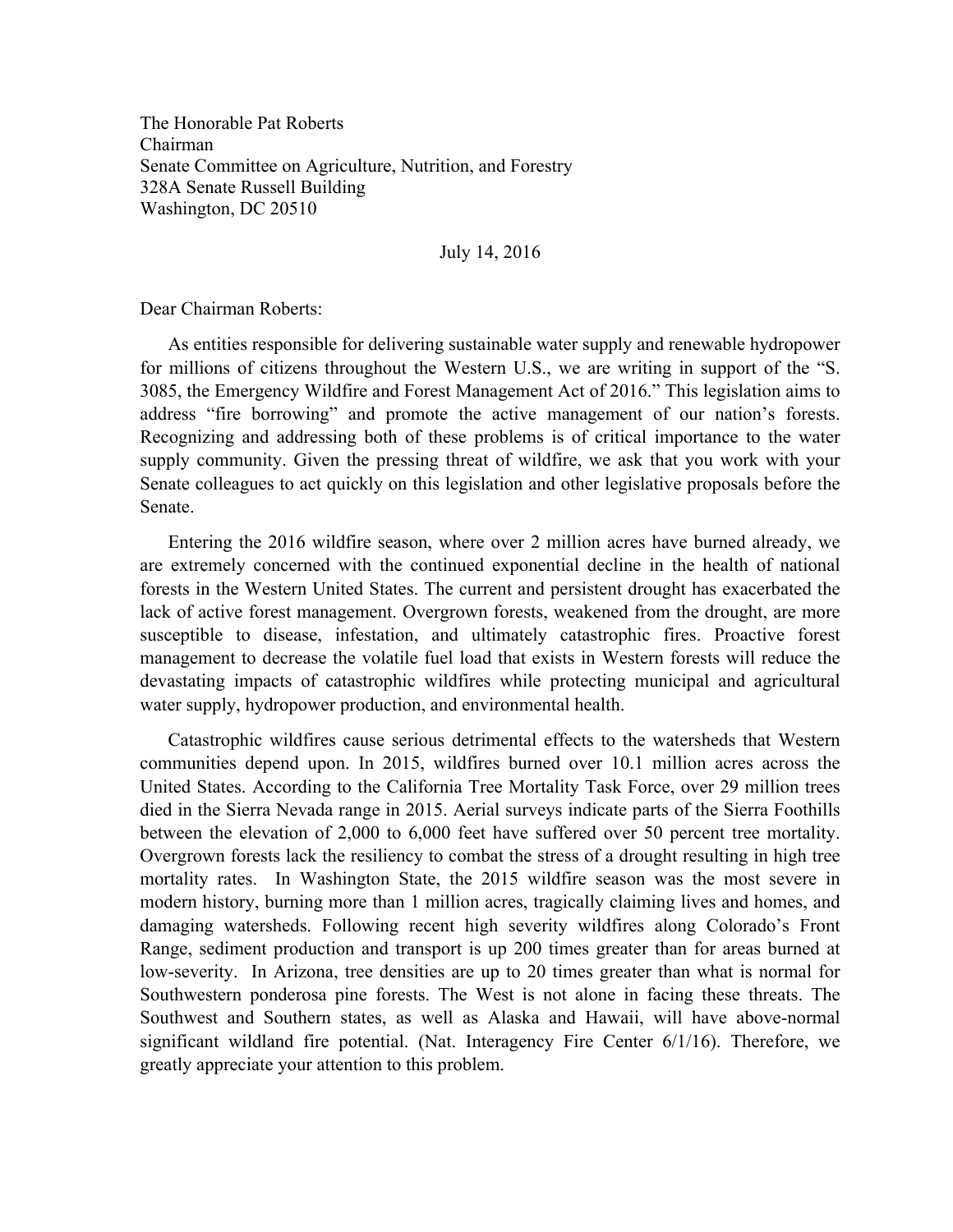We support language that would help end the untenable practice of fire borrowing. Eliminating fire-borrowing practices will allow money to return to the critical projects that improve forest health, including both forest restoration and fire prevention projects. These types of projects reduce the exorbitant costs associated with catastrophic wildfire and allow fire suppression tactics to be proactive instead of the reactive nature of our current wildfire fighting strategy.

We also support provisions that reduce the compliance and administrative burdens, provide opportunities for greater efficiency and collaborative planning when managing our national forests, and address delays associated with litigation on critical projects. This bill encourages management activities that are undertaken through a collaborative process and protect our Western water resources.

The Emergency Wildfire and Forest Management Act of 2016 addresses issues that are important to protecting the water supply that much of our nation depends on. We appreciate your consideration of these important issues and urge prompt passage of this bill.

Sincerely,

National Water Resources Association Kansas Water Congress Southwest Kansas Groundwater Management District No. 3 Association of California Water Agencies Colorado River Water Conservation District Placer County Water Agency Salt River Project South Tahoe Public Utility District

 $CC$ The Honorable Debbie Stabenow The Honorable Rob Bishop The Honorable Raul Grijalva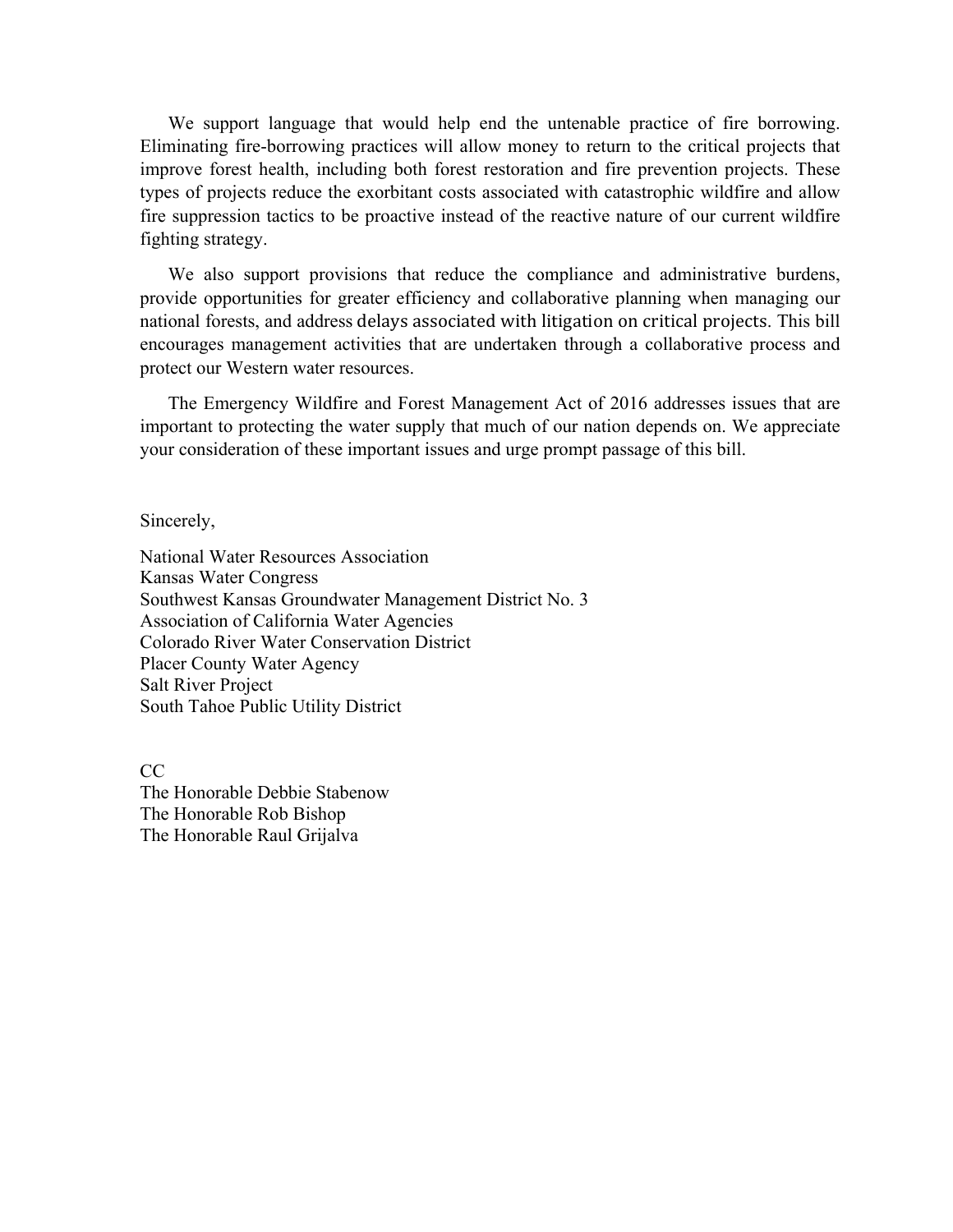July 11, 2016

The Honorable Pat Roberts, Chairman The Honorable Debbie Stabenow, Ranking Member Committee on Agriculture, Nutrition & Forestry United States Senate Washington, DC 20510

Dear Chairman Roberts & Ranking Member Stabenow:

Our organizations write to urge you to take quick action on wild fire funding reform and reform of federal forest management this summer. We are experiencing yet another above-average fire season on our National Forests, and Congress has yet to create a durable solution to the problem of fire borrowing and forest management reform. Chairman Roberts' recently introduced Emergency Wildfire and Forest Management Act of 2016 (S. 3085) addresses both of these issues.

Our national federal forests are facing serious threats from fires, insects, and diseases due to lack of active forest management. The poor health of our federal forests also threatens wildlife habitat, watersheds, and neighboring non-Federal lands, as well as the vitality of rural, forested communities across the country. Much like legislation passed by the House last summer, S. 3085, contains provisions intended to both address the disruption caused by fire borrowing and expedite needed forest management to improve the health and vitality of our federal forests.

S. 3085's use of Categorical Exclusions (CE's) under the National Environmental Policy Act will allow routine, collaborative projects with known effects to be more quickly analyzed and implemented. It will also allow needed forest recovery and reforestation projects to proceed more quickly, addressing a dire need created by recent extreme wildfire seasons.

S. 3085 addresses both the excessive analysis requirements currently imposed on even modest, collaboratively developed forest management projects, as well as the dysfunctional system of funding suppression costs out of forest management program accounts. Provisions in the bill limit the acreage of Categorical Exclusions, and prohibit their use in sensitive areas.

We appreciate that S. 3085 provides pilot authority for the Forest Service to experiment with binding arbitration as an alternative dispute resolution mechanism. In our experience, arbitration tends to promote collaboration and compromise. The pilot program in the bill would preserve access to judicial remedies, while allowing experimentation with a potentially time and money saving alternative.

Clearly, Congress understands that forest health conditions on over 65 million acres of our national forest system are unacceptable. Congressional leaders also understand that the wildfire suppression funding mechanisms developed in the past are no longer adequate to address the conditions we are experiencing. Like S. 3085, the Senate Energy & Natural Resources Committee recently released a discussion draft Wildfire Budgeting, Response, and Forest Management Act of 2016. There are many similarities between the two bills, and we urge you to work with your colleagues to bring a consensus bill to the Senate floor as soon as possible.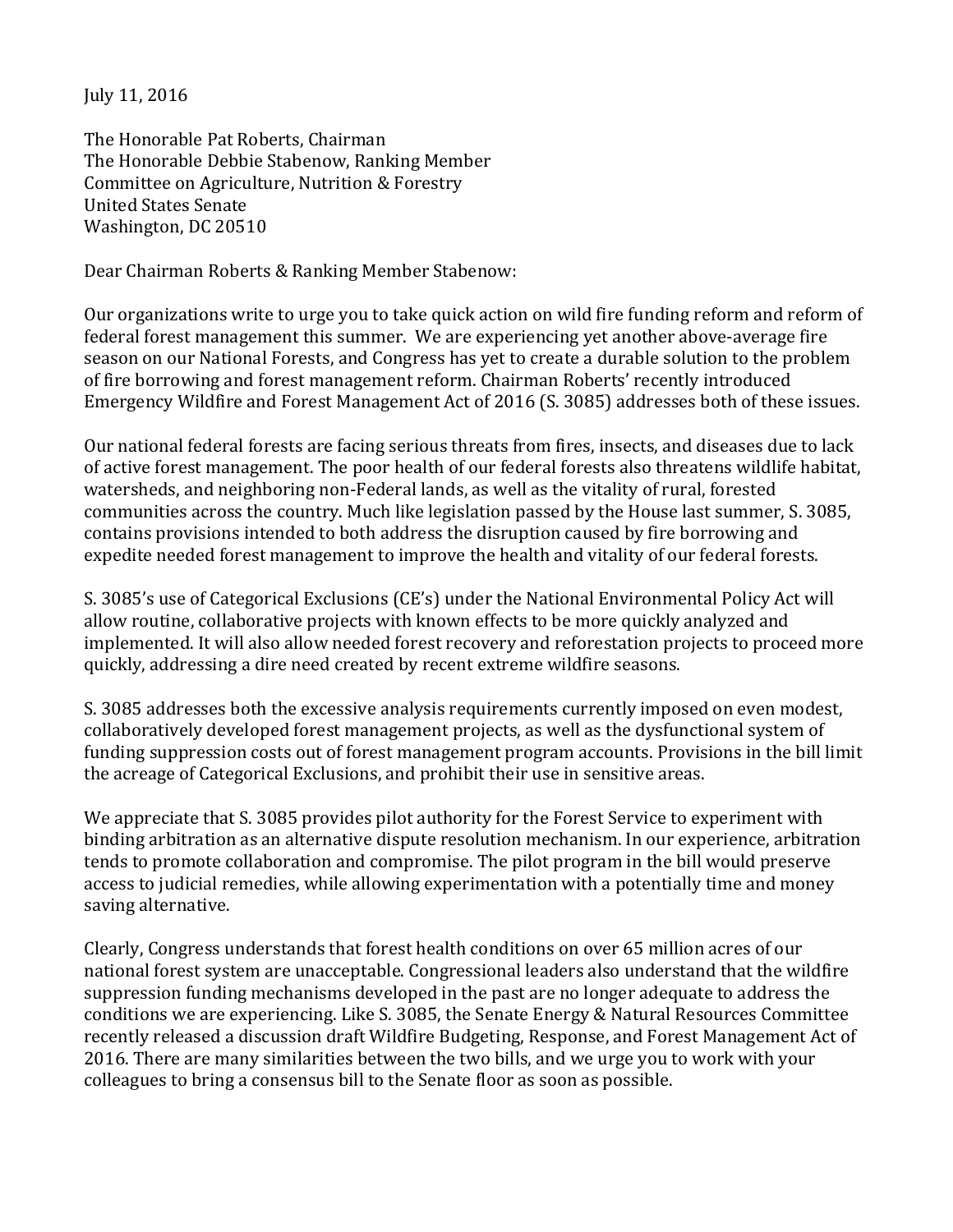We urge the Senate to take up and pass legislation that addresses both the forest management crisis and the fire funding crisis. Anything less is a half measure. We stand ready to work with your committee to advance responsible solutions to these serious national problems.

Allegheny Hardwood Utilization Group American Forest Resource Council American Forest & Paper Association American Loggers Council Arkansas Forestry Association Associated Logging Contractors – Idaho Associated Oregon Loggers Black Hills Forest Resource Association Colorado Timber Industry Association Federal Forest Resource Coalition Forest Resources Association Hardwood Federation Intermountain Forest Association Louisiana Forestry Association Michigan Forest Products Council Minnesota Forest Industries Minnesota Timber Producers Association Montana Logging Association Montana Wood Products Association National Alliance of Forest Owners New Mexico Forest Industries Association Treated Wood Council Southeastern Lumber Manufacturers Association Virginia Forestry Association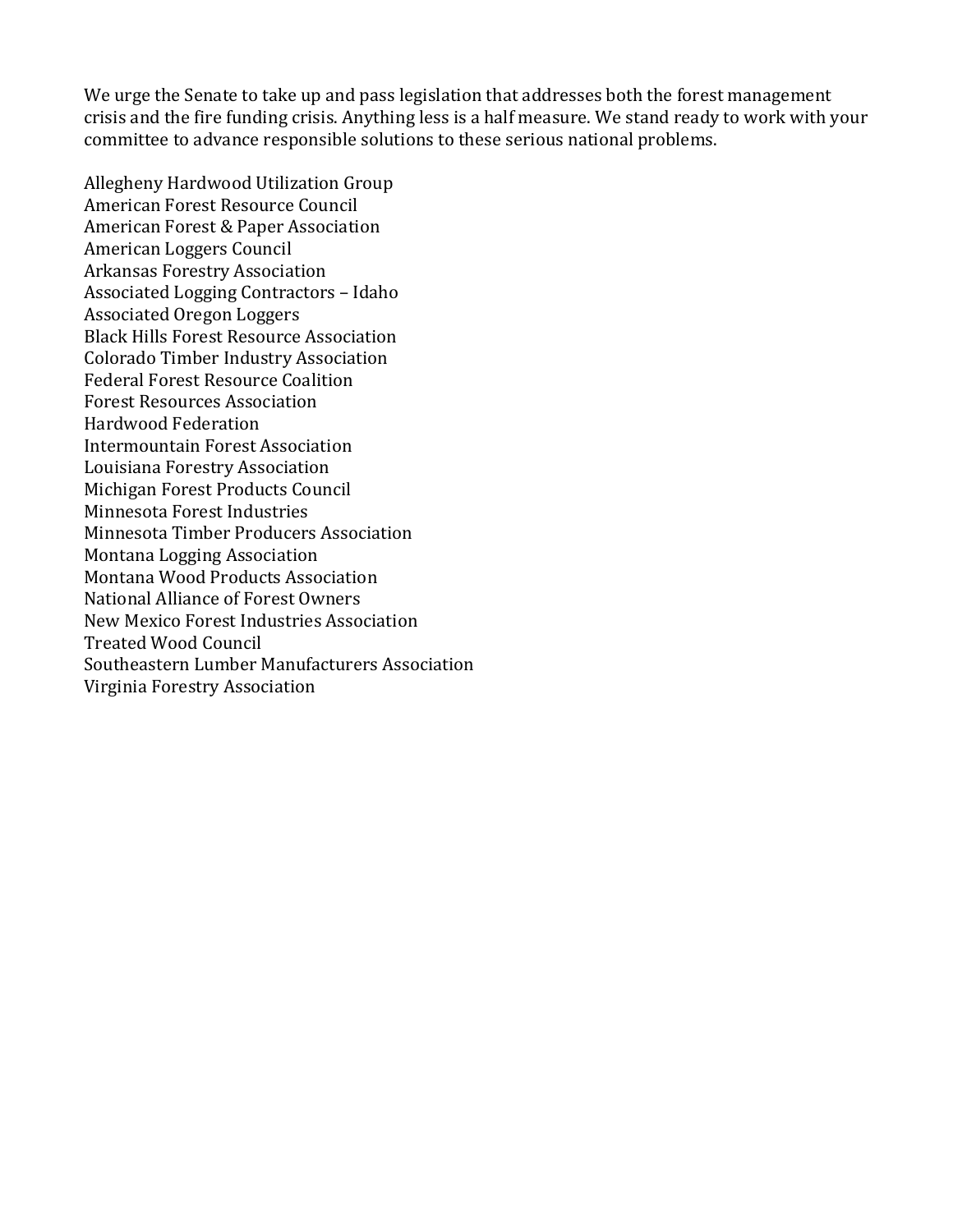

#### **MEMBER TRIBES**

Alabama-Coushatta Indian Tribe of Texas Association of Village Council Presidents Bois Forte Band of Chippewa Choctaw Nation of Oklahoma Chugachmiut, Inc. Coeur d'Alene Tribe Confederated Salish & Kootenai Tribes Confederated Tribes of Coos, Lower Umpqua & Siuslaw Confederated Tribes of Grand Ronde Confederated Tribes of Siletz Indians Confederated Tribes of the Colville Reservation Confederated Tribes of the Umatilla Indian Reservation Confederated Tribes of the Warm Springs Indian Reservation of Oregon Coquille Indian Tribe Cow Creek Band of Umpqua Tribe Eastern Band of Cherokee Indians Fond du Lac Band of Lake Superior Chippewa Forest County Potawatomi Community Grand Portage Band of Lake Superior Chippewa Hoopa Valley Tribe Hualapai Tribe Kalispel Tribe Karuk Tribe Kawerak, Inc. Keweenaw Bay Indian Community Klamath Tribes Leech Lake Band of Ojibwe Makah Indian Tribe Menominee Tribal Enterprises Mescalero Apache Tribe Metlakatla Indian Community Muckleshoot Indian Tribe Nez Perce Tribe Passamaquoddy Tribe Penobscot Nation Quileute Tribe Quinault Indian Nation Red Lake Band of Chippewa Round Valley Indian Tribes Saint Regis Mohawk Tribe San Carlos Apache Tribe Sealaska Timber Corporation Seminole Tribe of Florida Skokomish Indian Tribe Southern Ute Indian Tribe Spokane Tribe Stockbridge-Munsee Community Tanana Chiefs Conference Tulalip Tribes Tule River Tribe Turtle Mountain Tribe White Earth Reservation White Mountain Apache Tribe Yakama Nation Yurok Tribe

# Intertribal Timber Council

#### **BOARD OF DIRECTORS**

President Philip Rigdon, Yakama Nation; Vice President Vernon Stearns, Jr., Spokane Tribe; Secretary Orvie Danzuka, Confederated Tribes of the Warm Springs Indian Reservation of Oregon; Treasurer Timothy P. Miller, Grand Portage Band of Lake Superior Chippewa BOARD MEMBERS: Billy Nicholson, Colville; Carole Lankford, Confederated Salish & Kootenai; Larry Blythe, Eastern Band of Cherokee Indians; Darin Jarnaghan, Sr., Hoopa; Shannon Wheeler, Nez Perce; William Albert, Tanana Chiefs Conference; Dee Randall, San Carlos Apache Tribe

July 12, 2016

The Honorable Pat Roberts, Chairman U.S. Senate Committee on Agriculture, Nutrition, & Forestry 328A Russell Senate Office Building Washington, DC, 20510

Dear Chairman Roberts:

The Executive Board of the Intertribal Timber Council (ITC) supports S. 3085, the Emergency Wildfire and Forest Management Act of 2016.

We wish to particularly express our strong support for Title V which will enhance tribal input and involvement in the restoration of federal forest lands. Such restoration projects are sorely needed to improve forest health and reduce threats to lands held in trust for Indians as well as non-trust federal land upon which Indian tribes access for traditional, subsistence and treatyguaranteed purposes.

Section 501 would provide timelines for review, approval and implementation of Tribal Forest Protection Act projects. This new authority is needed because of the underperformance of the TFPA authority. Ten years after Congress passed the TFPA, only three projects have been fully implemented, while others linger in years of procedural abyss. As a result, tribal forest lands remain at high risk of wildfire coming from adjacent federal lands. This section would give tribes the certainty to pursue TFPA projects with their federal neighbors and reduce the risk of wildfire migrating from federal lands onto Indian trust land.

Section 502 would give the Forest Service and BLM a new ability to have tribes carry out forest restoration projects in their homelands. Improvement of forest health and ecological functions are vital to maintain watersheds and fish and wildlife habitat on lands that may be subject to federally-reserved tribal rights.

Section 503 authorizes USDA to enter into "638" contracts with tribes to carry out TFPA projects, which would improve tribal participation in the program, as well as its overall effectiveness.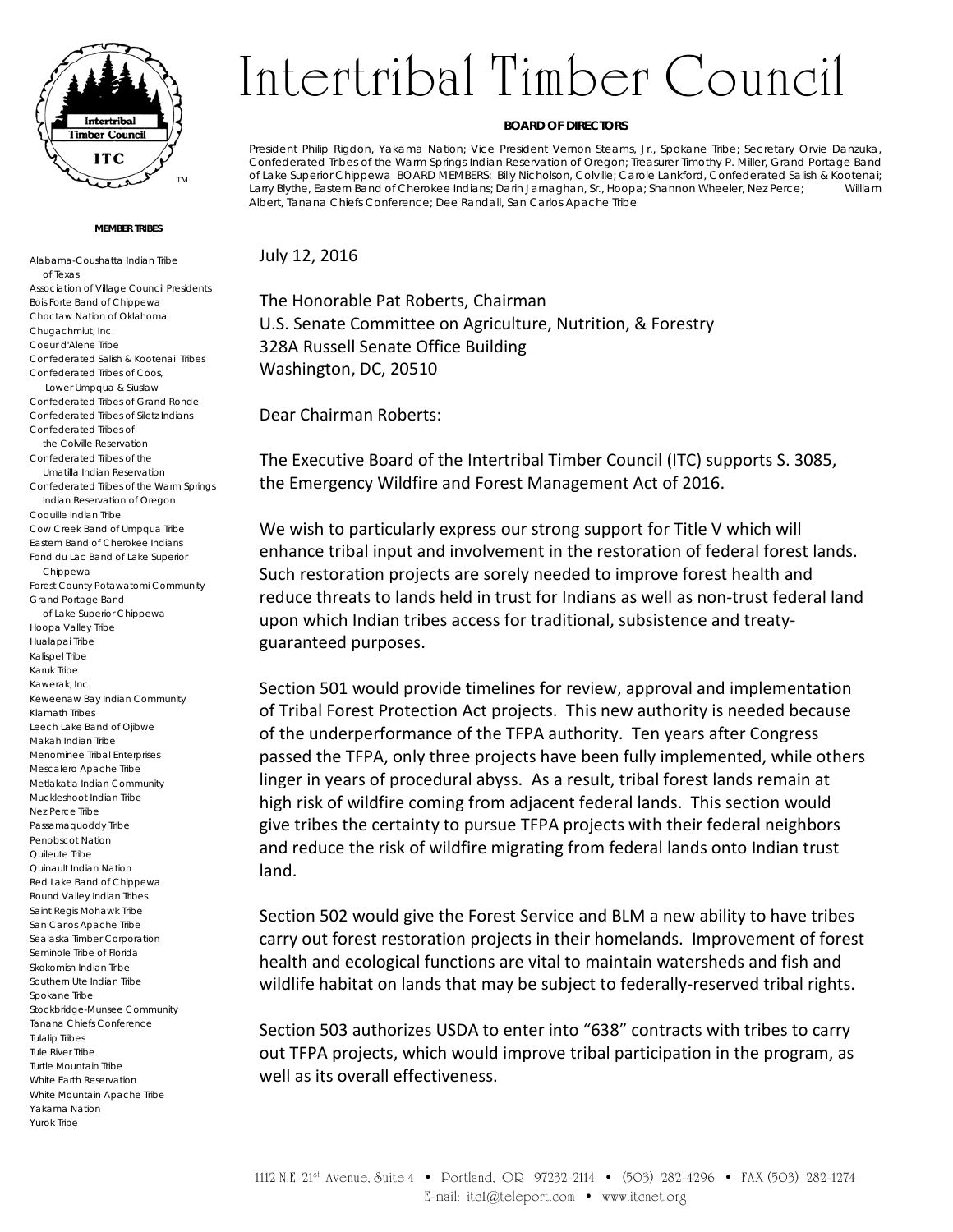The ITC is a thirty-six year old association of sixty Indian tribes and Alaska Native organizations that collectively manage more than 90% of the 18 million acres of forest land held in trust by the Bureau of Indian Affairs. The ITC is dedicated to pursuing the best management and protection of tribal forests and other natural resources. We actively participated in the development of the National Indian Forest Resources Management Act (PL 101-630, 1990) and the Tribal Forest Protection Act (PL 108-278, 2004). It is our pleasure to now support S. 3085.

Sincerely,

mus

Phil Rigdon President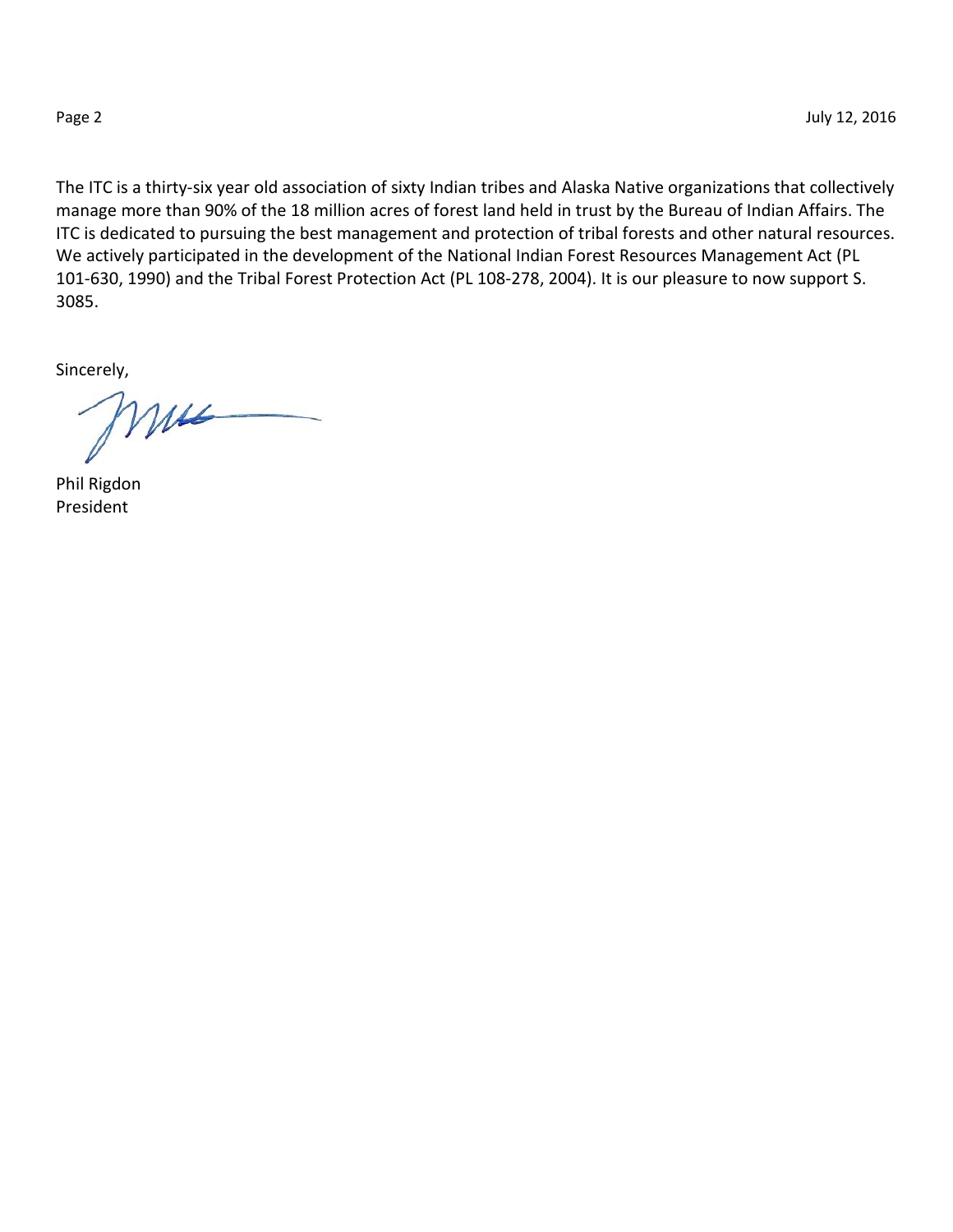*2000 M Street NW Suite 550 Washington, DC 20036 Phone 202-765-3660 Fax 202-827-7924*

*[www.forestfoundation.org](http://www.forestfoundation.org/) [info@forestfoundation.org](mailto:info@forestfoundation.org)*

July 6, 2016 Senator Pat Roberts, Chairman U.S. Senate Committee on Agriculture, Nutrition, & Forestry 328A Russell Senate Office Building Washington, D.C. 20510

Dear Chairman Roberts,

Thank you for your leadership and introduction of S. 3085, *the Emergency Wildfire and Forest Management Act of 2016*. This legislation will address the significant wildfire suppression funding and forest management issues facing our nation's forests. As a forest conservation organization focused on helping the 22 million family forest owners in the U.S. care for their forests, so they can provide the clean water, wildlife habitat, and sustainable wood supplies we all rely on from these lands, the American Forest Foundation (AFF) shares your concerns with regard to both wildfire funding and restoration needs in our forests.

We support swift action on both of these challenges and encourage bipartisan efforts in the Senate Agriculture, Nutrition, and Forestry Committees on these important issues. We offer the following comments on issues covered by the bill, which pertain to AFF's focus on private lands.

**Wildfire Funding Fix**: The wildfire funding issues and the rising cost of wildfire suppression in the USDA Forest Service and Department of the Interior do not just have an impact on federal lands, but they also affect family woodland owners, specifically in two ways. First, the raiding of non-fire program funds that has occurred over the last decade has halted or eliminated work with family landowners. This work is necessary to address wildfire problems, in addition to invasive species outbreaks and wildlife habitat needs. While this work might not be as urgent as protecting a home or life, it will certainly have long-lasting effects on both the livelihoods of family landowners and the protection of critical forest resources, such as water supply.

Second, even if this raiding were to end, with the rising cost of wildfire suppression and the current method of budgeting for wildfire in annual appropriations at the 10-year average, we will continue to see shrinking funds for non-fire programs, including programs like the Forest Service's State and Private Forestry, which assists family forest owners. Some of these programs have seen as much as a 20 percent decline in funding in the last decade. This means fewer boots-on-the-ground activities to help landowners get ahead of wildfire challenges, as well as manage other challenges.

We are pleased to see that the draft bill addresses the raiding issue noted above; however, we maintain that any final solution should address both the raiding and the ongoing budget challenge of funding wildfire suppression at the 10-year average in annual appropriations.

**Landscape Scale Restoration**: Even as we tackle the wildfire funding challenges, it's important that we don't lose sight of the fact that the long-term solution to addressing the funding issues requires more active management of our nation's forests that are at high risk of catastrophic wildfire.

As we discussed at the Senate Agriculture Committee's hearing last fall, while public lands management is important, there are also significant wildfire risks facing family forest owners, particularly in the West. As noted in AFF's report: *Western Water Threatened by Wildfire: It's Not Just a Public Lands Issue*, released last fall, more than one-third, or 52 million acres, of the high fire risk lands in the West are private and family-owned lands.

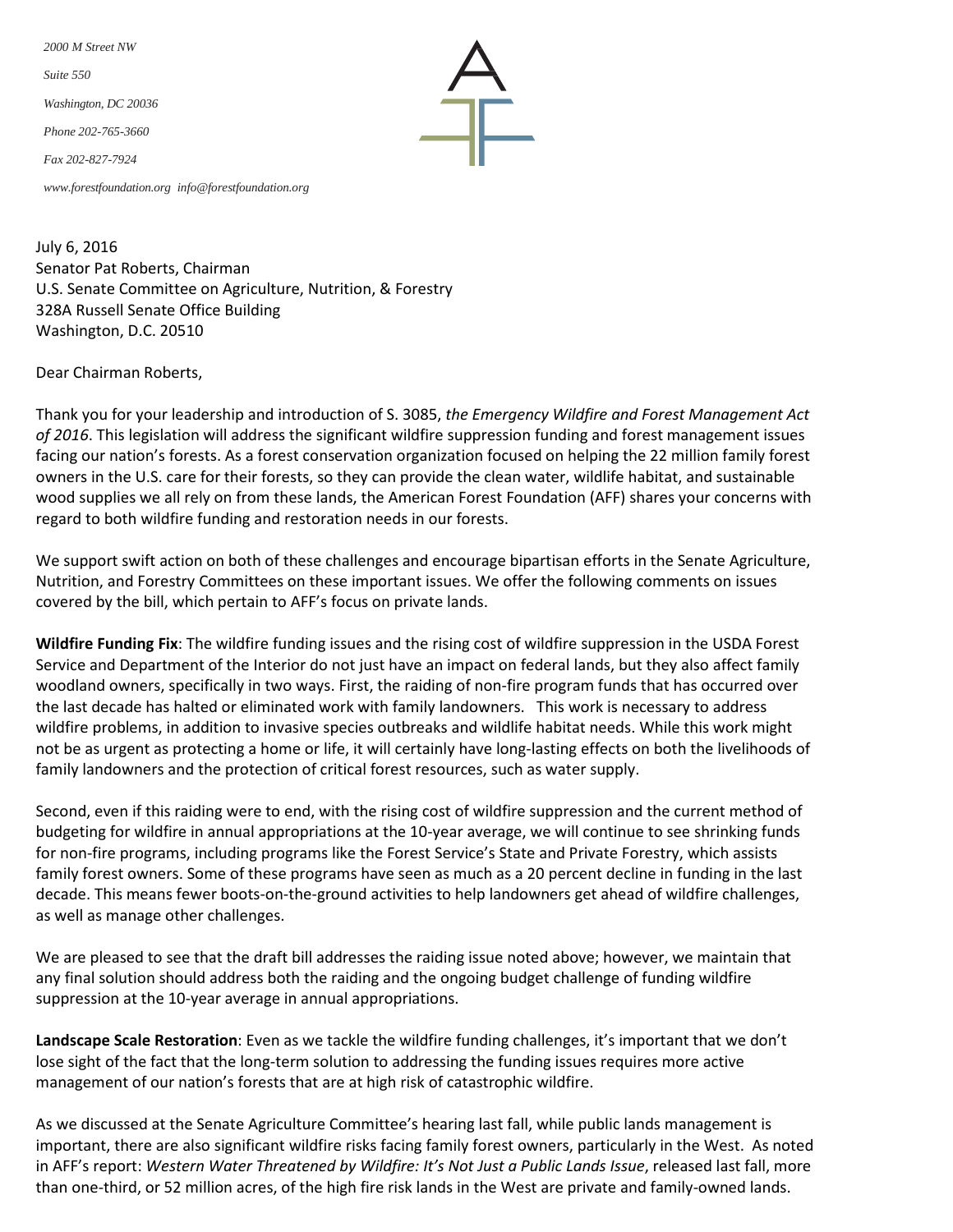What's even more alarming is when we analyzed important watersheds in the West, we found that some 40% of the high fire risk lands in critical watersheds are actually private and family owned. These private lands are intermixed with public lands.

With this concern in mind, we especially appreciate the fact that the State and Private Forest Landscape-scale Restoration Program is included in your bill. This Program both codifies and strengthens existing efforts of the USDA Forest Service and state forestry agencies, all of whom are beginning to find that landscape approaches involving public and private lands and are truly "cross-boundary," are essential to addressing the wildfire and other forest health and management issues. While there are additional improvements that we could suggest for the language, we believe that the overall approach is sound.

Addressing wildfire risk requires that not just one landowner in a landscape takes action to reduce fuels, but that a large portion of landowners take action, so when wildfires come through, forests are more resilient and don't burn catastrophically. Often, these landscapes are a combination of federal, state, and private land ownerships, thus, an approach that works across ownership boundaries is key. Our analysis also showed that landowners are willing to act, especially if their neighbors are also taking action.

This approach will not only help reduce risks to communities and lives, but it will also help protect important water supplies. When forests burn catastrophically, so hot they char the soil, the natural filtration that forests provide disappears, creating mudslides and significant siltation in water supplies. In fact, our analysis showed that the high wildfire risks on private lands in critical Western watersheds pose risks to water supplies for millions of Westerners and businesses.

Again, thank you for your leadership on these important issues, and for recognizing that this is not just a public lands issue. This requires resources and support for private landowners.

We look forward to working with you as this legislation moves forward, and we urge you act quickly in a bipartisan fashion.

Thank you for your consideration and your continued leadership.

Tour Otal

Tom Martin President & CEO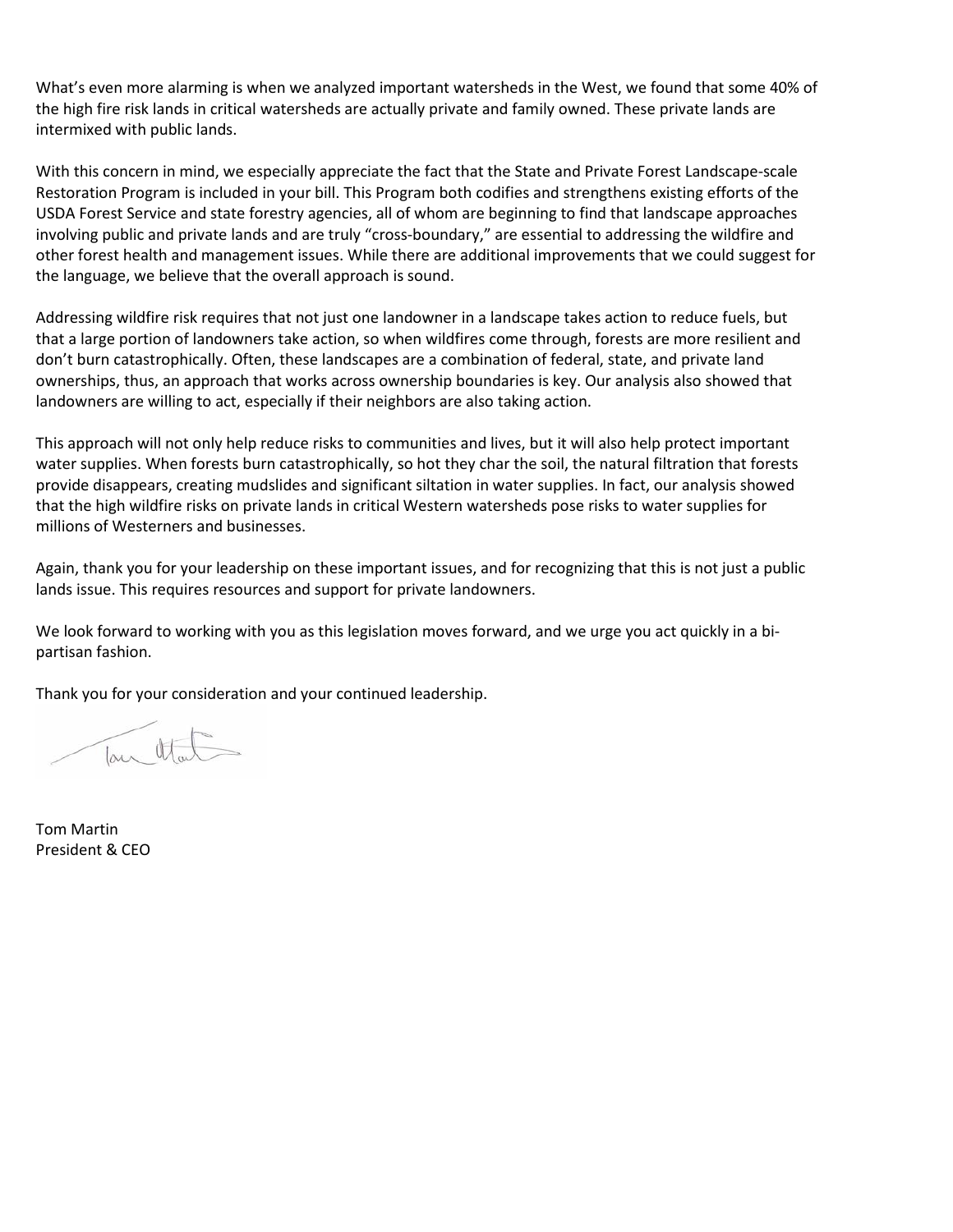

July 1, 2016

The Honorable Pat Roberts Chairman Committee on Agriculture, Nutrition and Forestry United States Senate 328A Russell Senate Office Building Washington, DC 20510

Dear Chairman Roberts,

On behalf of the National Association of Counties, the only national organization that represents all 3,069 of America's Counties, thank you for your leadership in introducing S. 3085, the Emergency Wildfire and Forest Management Act of 2016.

With the 2016 wildfire season already underway, counties continue to express concern over the rapidly declining health of our federal forests and public lands due to the persistent impacts of drought, infestation, disease and wildfire. The health of our federal forests has a direct impact on the public health, safety and economic wellbeing of counties across the United States. Not only do unhealthy forests increase community wildfire risk, they also negatively impact our access to clean water and air, threaten wildlife habitats and reduce our opportunities for forest related jobs and tourism. Counties urge Congress to enact comprehensive legislation to improve the health and wellbeing of forest lands and forest communities by promoting collaboration, streamlining regulations that hamper active forest management and protecting communities through wildfire risk reduction.

## **Promoting Collaboration and Streamlining Regulations for Forest Health Projects**

Counties believe that active management of federal lands and forests must be done in a sustainable manner that ensures the health of our federal lands for generations to come. One way to help ensure a balanced approach to address natural resource management challenges is by promoting locally driven collaborative processes that promote consensus driven decision making. Counties across the United States have engaged in collaborative efforts to address their natural resources challenges. By bringing together a broad cross section of local stakeholders into collaborative processes, counties, industry, outdoorsmen, conservationists and federal and state land managers have built consensus on some of the most complex natural resource management challenges.

Congress can build upon the success of collaborative efforts by authorizing limited and reasonable categorical exclusions for projects that improve forest health and have been developed through consensus based collaborative processes, and providing additional tools to help ensure that collaborative efforts continue to work, accelerate and expand, like those included in S. 3085.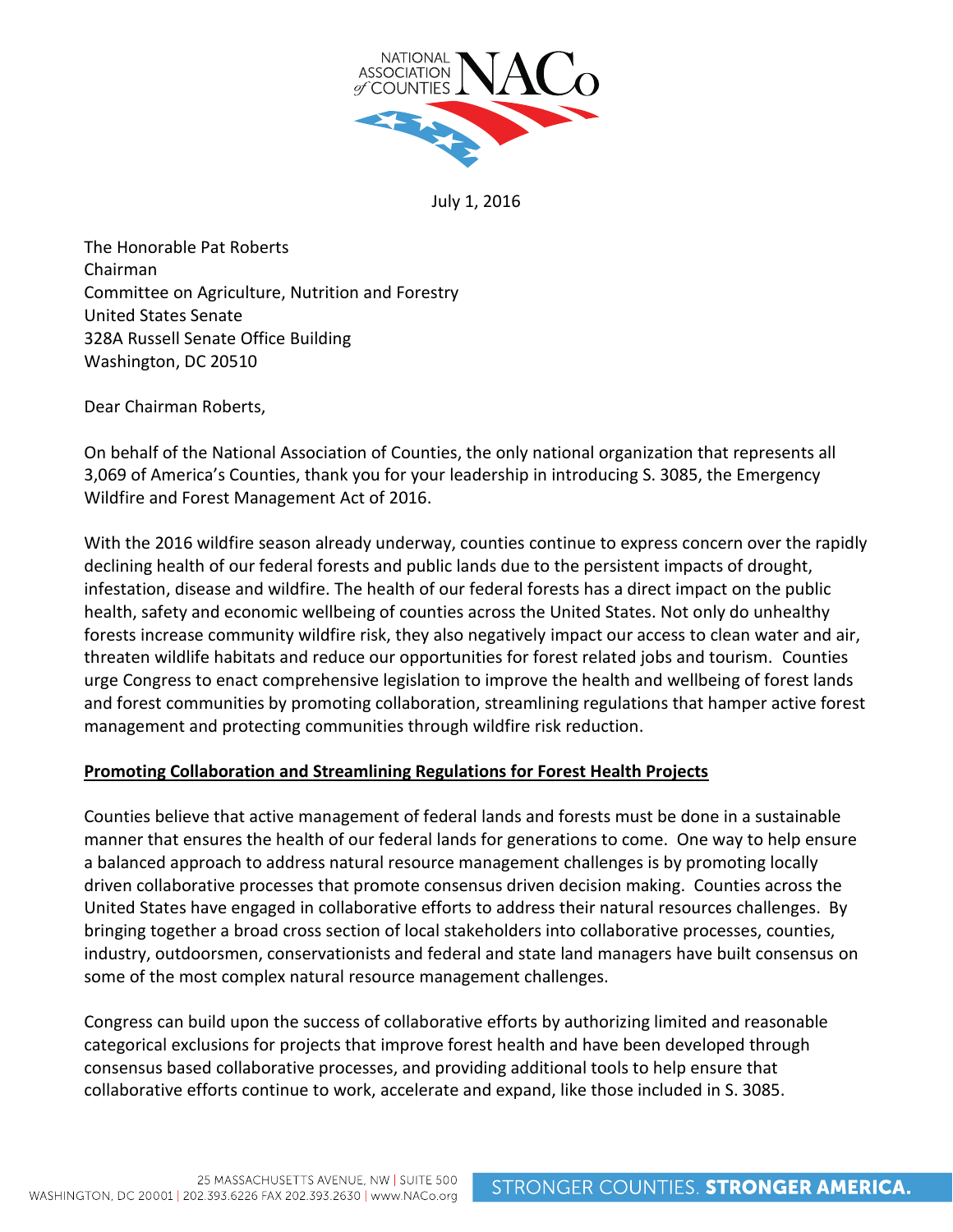Counties applaud your leadership in including provisions in your legislation that will:

- Promote forest management activities that cross federal, state and private land boundaries;
- Encourage landscape wide forest management projects on federal forests;
- Work to end the practice known as "fire-borrowing", which robs federal forest management accounts to pay for catastrophic wildfire suppression; and
- Streamline analysis and expedite review of forest management activities.

As Congress continues its important work to pass comprehensive forest management and fire funding legislation, NACo is also heartened by your interest in enacting provisions to address the negative impacts of excessive litigation that have created a culture of "analysis paralysis" within out federal forest management agencies and have hampered collaboratively developed forest projects across the nation.

While we are encouraged to see both chambers of Congress taking up legislation to improve the health and productivity of our federal forests, the Secure Rural Schools (SRS) program will continue to be an important bridge program for forest counties until declines in forest production can be fully addressed. The Secure Rural Schools (SRS) program provides a critical safety-net for counties impacted by declines in forest production and the loss of forest jobs. NACo encourages the committee to work in the spirit of bipartisanship to:

- Reauthorize the Secure Rural Schools Program;
- Reform SRS to permit greater flexibility in how Title III funds are used at the local level; and
- Authorize equitable revenue sharing from stewardship contracting projects.

## **Reauthorize Secure Rural Schools**

The SRS program provides crucial support to local schools, transportation infrastructure, law enforcement and other county services in more than 720 counties and 4,000 school districts, impacting nine million students across 41 states. Unfortunately, the SRS program expired on September 30, 2015 and has yet to be reauthorized.

Historically, the federal government has shared 25 percent of federal forest revenues with counties to compensate them for federal ownership of forests. Federal forest lands cannot be taxed at the local level, yet counties must still provide many essential services. SRS was first enacted in 2000 as local governments faced steep reductions in timber revenue sharing due to federal policies that limited revenue-generating activities within federal forests. Current revenue sharing payments are no longer sufficient to support the services forest counties must provide.

When the authorization for SRS lapsed in FY 2014, forest payments to counties decreased by over 80 percent. Counties and school districts nationwide faced dramatic budgetary shortfalls and began preparations to halt infrastructure projects, terminate employees, cancel teacher contracts, and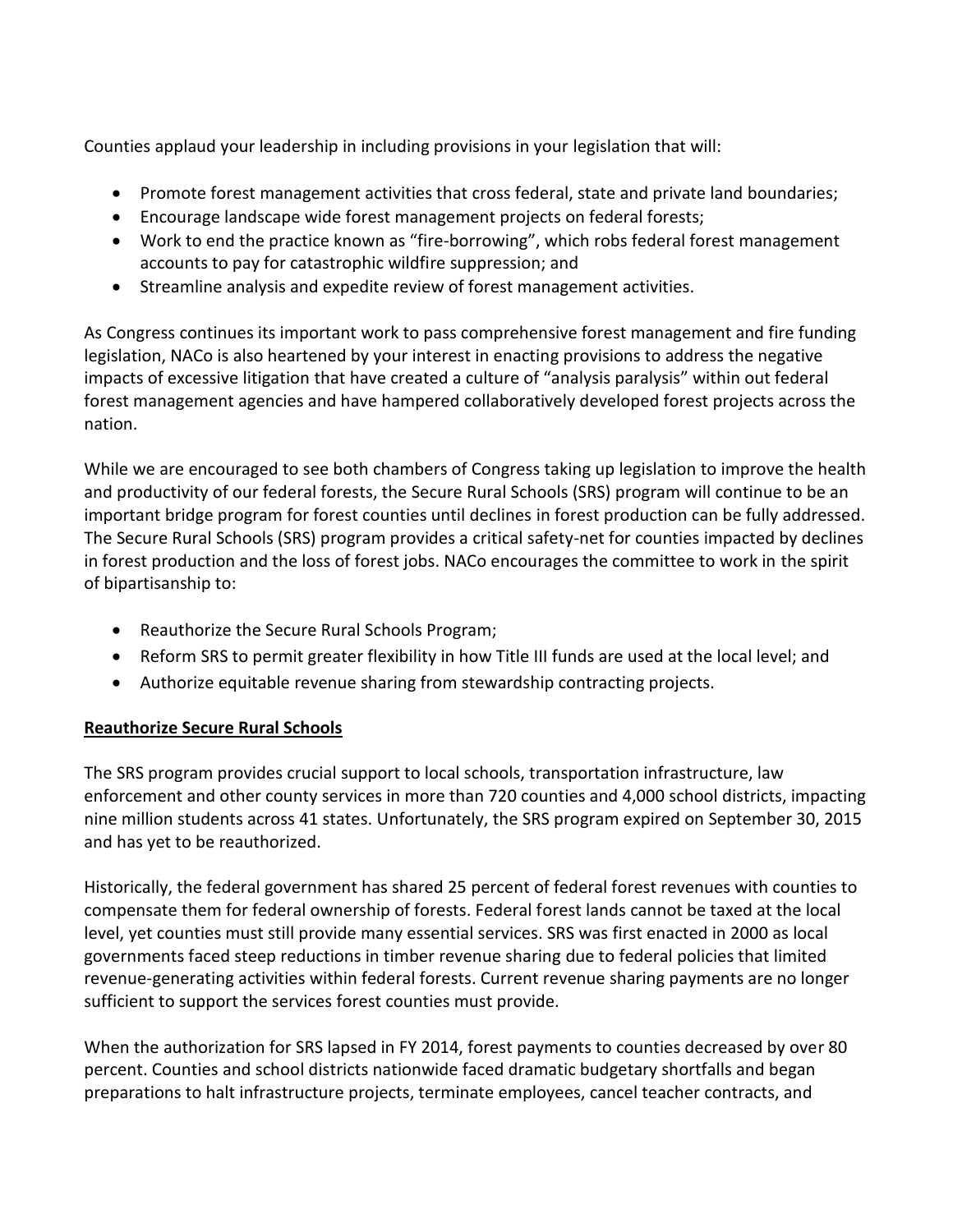reduce numerous other services as a result. In that instance, Congress reauthorized the SRS program retroactively and provided full SRS payments to counties. However, in many cases services had already been impacted in counties and school districts.

Counties urge Congress to provide local governments with the budgetary certainty they need and encourage Congress to work swiftly to reauthorize the SRS program for FY 2016 and into the future, until federal forest production and revenue sharing can be restored to sustainable historic levels.

## **SRS Title III Flexibility**

Additionally, although USFS lands are federally owned and not subject to county property taxes, counties must still provide critical services – such as law enforcement and search and rescue – for residents and visitors on forest lands. Under Title III of SRS, a county may use a portion of funds to reimburse county services for search and rescue and other emergency services, including fire protection, which are performed on federal land and paid for using county funds.

In 2012, the Government Accountability Office (GAO) made recommendations to significantly restrict what expenditures should be allowable under Title III, including a finding that that law enforcement patrols should be ineligible for reimbursement. The USFS adopted GAO's recommendations, which has caused considerable hardship for counties. Congress' intent when enacting SRS was to provide relief to county sheriffs' departments that must dedicate local public safety resources to costly search and rescue and law enforcement operations on federal land.

Recent House-passed forestry legislation, H.R. 2647, included language to provide flexibility under Title III of Secure Rural Schools. We encourage you to restore Congressional intent and include legislative language in S. 3085 to restore flexibility for counties to use a portion of SRS Title III program funding to support law enforcement patrols and to ensure county first-responders have the equipment and training they need to provide high-quality emergency services for county residents and the millions of public lands visitors each year.

## **Stewardship Contracting Revenue Sharing**

Finally, we encourage you to include legislative language to reform stewardship contracting authorities to restore historic revenue sharing from stewardship contracting projects with counties.

The growth in the U.S. Forest Service (USFS) stewardship contracting program in recent years demonstrates that forest management projects can work to achieve both forest restoration goals and generate significant revenue. Stewardship contracting allows the USFS to implement forest management projects supported by revenues generated from timber sales generated by the project.

Counties support stewardship contracting as one of the many tools at land managers' disposal to responsibly manage our federal lands. Historically, America's counties have shared in timber receipts with the federal government, receiving 25 percent of revenues generated. However, since its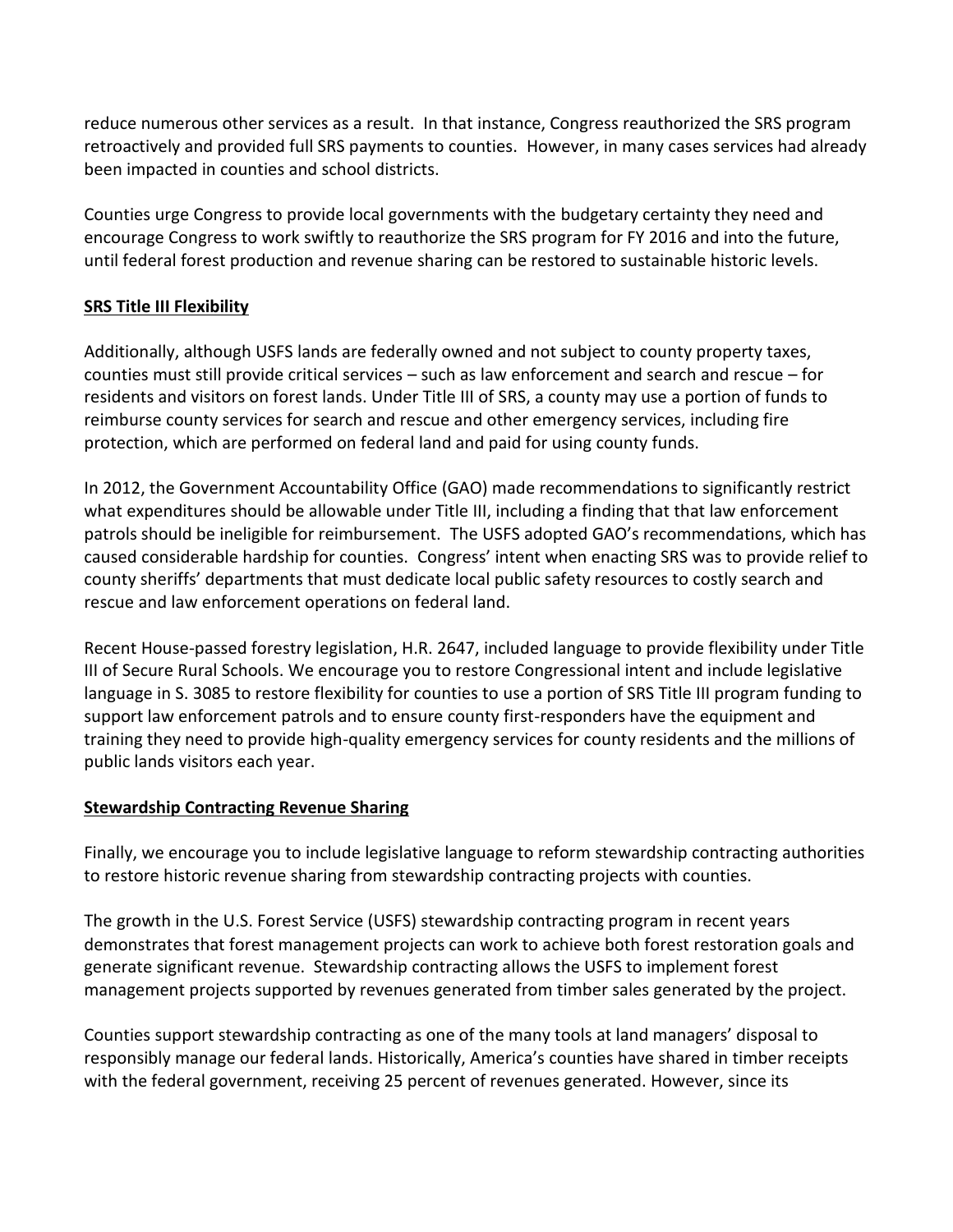inception, revenues generated through stewardship contracting have been exempt from revenue sharing with counties.

Counties are active partners, in stewardship contracting initiatives across the United States and forest revenue sharing payments support critical county services. Counties believe stewardship contracting revenues must be shared equitably with county governments consistent with historic practices.

Counties encourage Congress to restore the historic compact between forest counties and the federal government by extending forest revenue sharing to USFS revenues generated by stewardship contracting projects. Sharing revenues from stewardship contracting will provide much needed support for forest counties, their roads, schools and other critical services. NACo looks forward to continuing to work with Congress to further strengthen forest revenue sharing between counties and the federal government.

Moving forward, counties encourage Congress to work swiftly to enact meaningful forest management and fire borrowing reforms to ensure the long-term viability of federal forests and forest counties and to reauthorize and reform the SRS program for FY 2016 and into the future, to restore financial certainty for forest counties and promote flexibility and equitable revenue sharing within the program.

If we can be of any assistance to you in your efforts, please do not hesitate to contact NACo Associate Legislative Director Chris Marklund at 202.942.4207 or cmarklund@naco.org.

Sincerely,

atthe DChee

Matthew D. Chase Executive Director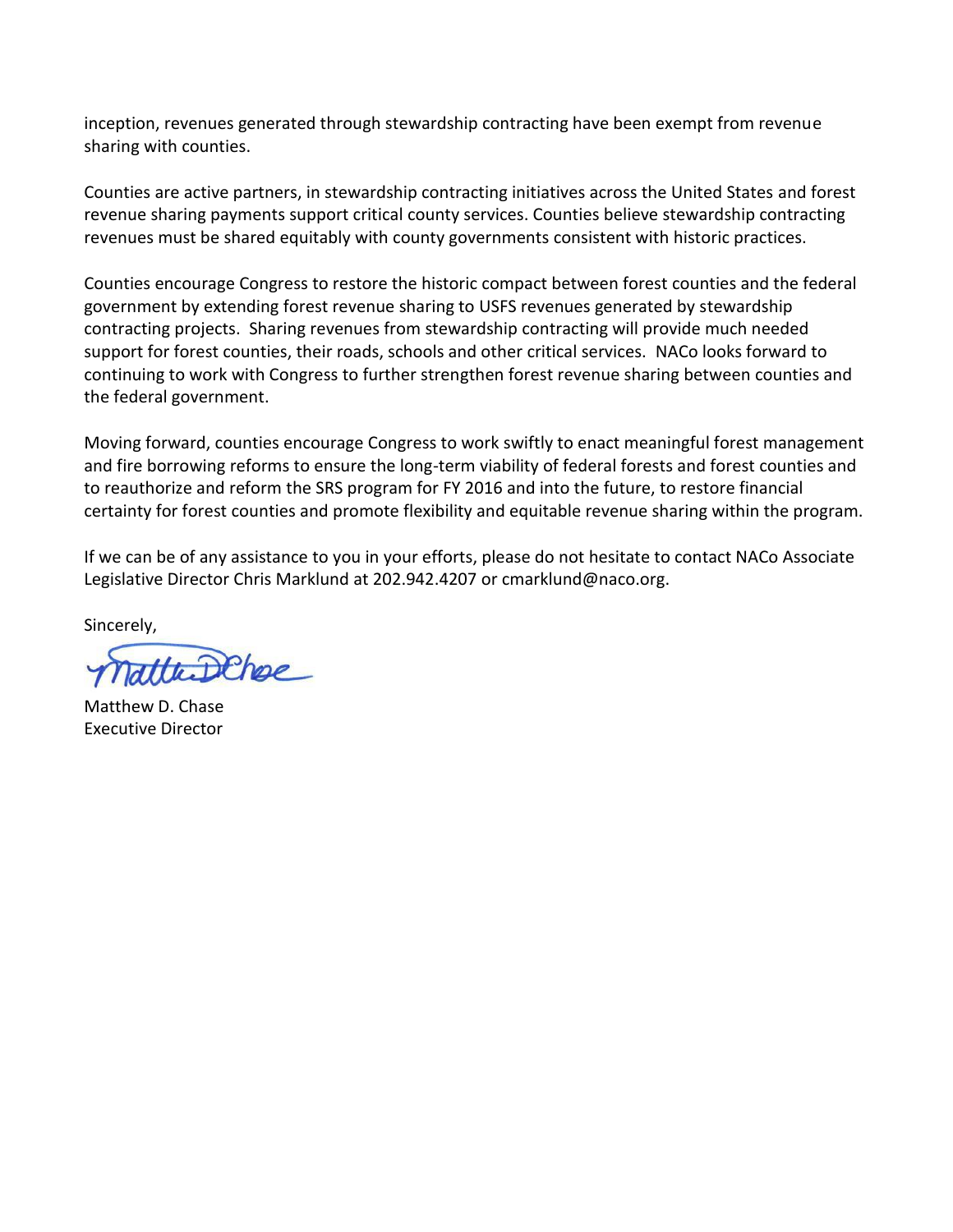



202-624-5415 Phone | 202-624-5407 Fax | www.stateforesters.org

**STATE FORESTERS** 

July 5, 2016

The Honorable Pat Roberts U.S. Senate SH-109 Hart Senate Office Building Washington, D.C. 20510

The Honorable Debbie Stabenow U.S. Senate SH-731 Hart Senate Office Building Washington, D.C. 20510

Dear Chairman Roberts and Ranking Member Stabenow:

The National Association of State Foresters (NASF) appreciates the Committee's work on this important legislation and *urges the Committee to ensure that legislation is enacted this year* which addresses wildfire funding and forest management challenges.

NASF is composed of the directors of forestry agencies in the 50 states, eight territories and the District of Columbia. Collectively these member organizations have responsibility for forest and fire management on almost two-thirds of America's forests, or 500 million acres. Thank you for the opportunity to comment on S.3085, the Emergency Wildfire and Forest Management Act of 2016. Resolving fire funding challenges and enhancing active forest management, which will actually reduce fire funding challenges, are top priorities for the forestry community. In this letter we want to convey our support for key provisions and ask for your consideration in modifying a few provisions in the legislation. First we want to thank you for your leadership in trying to find a solution to the wildfire funding challenges faced by the USDA Forest Service and the Department of the Interior as well as providing forest management provisions which will help facilitate more active forest management.

**Addressing Fire Borrowing**: In terms of fire transfers and borrowing, NASF much appreciates the draft bill language which will curtail this late season practice. This practice has deleterious impacts on the agency's ability to develop partnerships and accomplish on the ground work as we have seen the agency cancel contracts with key partners, or send seasonal employees home in mid-summer who were engaged in important resource work. The agency continues to take these actions in order to pay the anticipated fire suppression bill for that season. Per language in this bill, that practice would end.

**Continuing Concern for the Erosion of Non-Fire Suppression Programs:** In recent years, the portion of the Forest Service's overall budget allocated to fire suppression has grown significantly. As more funding is allocated to fight fires, less is allocated to other areas of the Forest Service budget. Over the past two years there has been a 100 million dollar reduction, per year, in funding available for non-fire suppression programs, including critical fuels and forestry work. This work would actually minimize wildfire impacts. In addition there are a host of forestry and fire support programs critical to the management of the nation's state and private trees and forests which are being adversely affected by this budget trend. Fire suppression costs accounted for 16 percent of the Forest Service's total budget in fiscal year (FY) 1995, grew to over 50 percent in FY 2015 and are expected to continue to increase.

This legislation would provide access to disaster funding to budget for those years when wildfire suppression funding is well beyond what the agency's budget can absorb. We understand that there are two proposals being discussed in